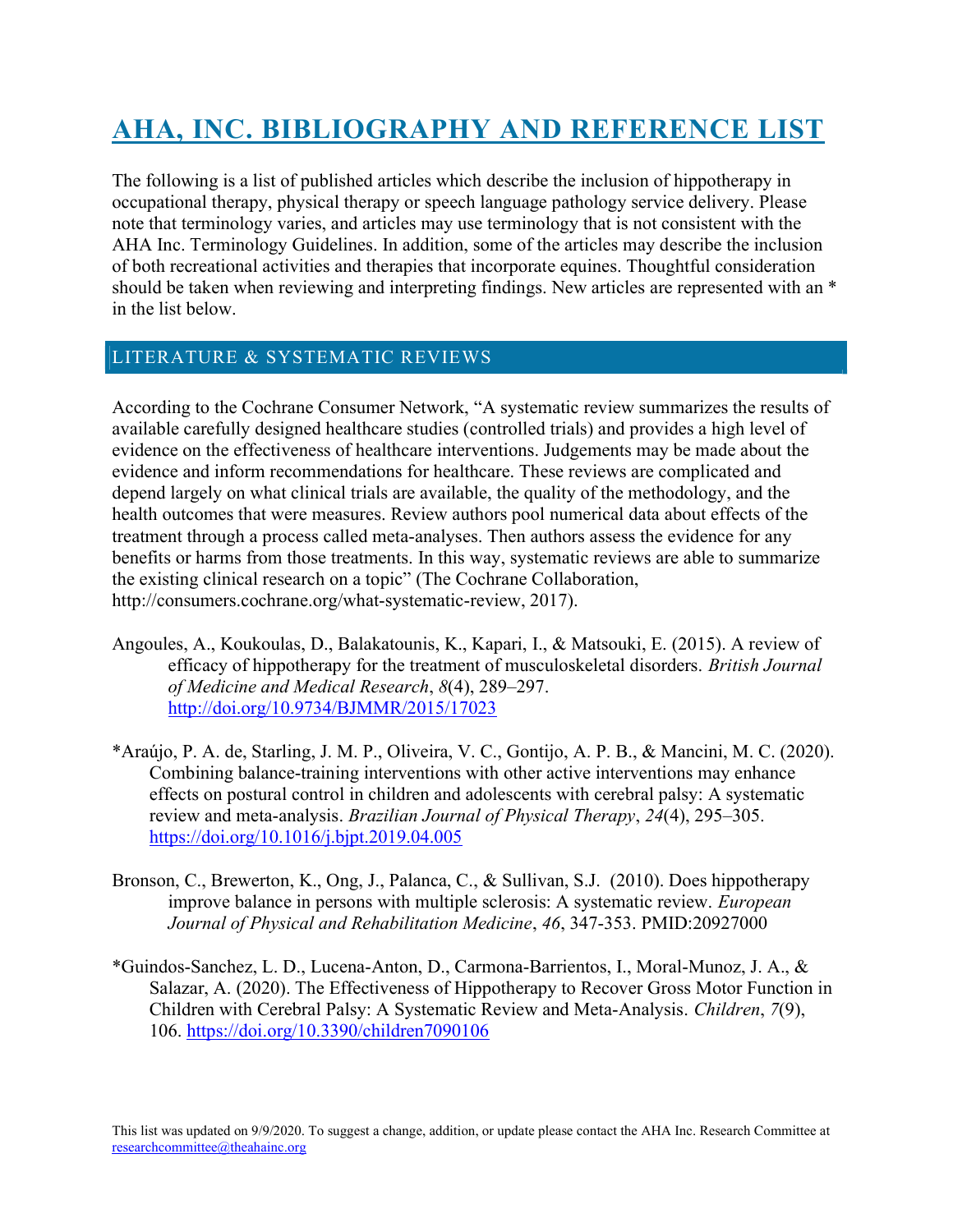- McDaniel Peters, B.C., & Wood, W. (2017). Autism and equine-assisted interventions: A systematic mapping review. Journal of Autism and Developmental Disorders, 47, 3220– 3242. http://doi.org/10.1007/s10803-017-3219-9
- Novak, I., McIntyre, S., Morgan, C., Campbell, L., Dark, L., Morton, N., Stumbles, E., Wilson, S., & Goldsmith, S. (2013). A systematic review of interventions for children with cerebral palsy: State of the evidence. Developmental Medicine & Child Neurology, 55, 885–910. http://doi.org/10.1111/dmcn.12246
- Sterba, J. A. (2007). Does horseback riding therapy or therapist-directed hippotherapy rehabilitate children with cerebral palsy? Developmental Medicine and Child Neurology, 49(1), 68–73. http://doi.org/ 10.1017/S0012162207000175.x
- \*Stern, C., & Chur‐Hansen, A. (2019). An umbrella review of the evidence for equine-assisted interventions. Australian Journal of Psychology, 71(4), 361–374. https://doi.org/10.1111/ajpy.12246
- \*Tanner, K., Schmidt, E., Martin, K., & Bassi, M. (2020). Interventions Within the Scope of Occupational Therapy Practice to Improve Motor Performance for Children Ages 0-5 Years: A Systematic Review. The American Journal of Occupational Therapy: Official Publication of the American Occupational Therapy Association, 74(2), 7402180060p1- 7402180060p40. https://doi.org/10.5014/ajot.2020.039644
- Tseng, S. H., Chen, H.C., & Tam, K.W. (2012). Systematic review and meta-analysis of the effect of equine assisted activities and therapies on gross motor outcome in children with cerebral palsy. Disability and Rehabilitation, 35, 1–11. https://doi.org/10.3109/09638288.2012.687033
- Whalen, N.C., & Case-Smith, J. (2012). Therapeutic effects of horseback riding therapy on gross motor function in children with cerebral palsy: A systematic review. Physical  $\&$ Occupational Therapy in Pediatrics, 32(3), 229–242. https://doi.org/10.3109/01942638.2011.619251
- \*Wood, W., & Fields, B. (2019). Hippotherapy: A systematic mapping review of peer-reviewed research, 1980 to 2018. Disability and Rehabilitation, DOI: 10.1080/09638288.2019.1653997
- Zadnikar, M., & Kastrin, A. (2011). Effects of hippotherapy and therapeutic horseback riding on postural control or balance in children with cerebral palsy: A meta-analysis. Developmental Medicine and Child Neurology, 53(8), 684-691. https://doi.org/10.1111/j.1469-8749.2011.03951.x

## PEER-REVIEWED RESEARCH PAPERS

This section includes articles that use scientific research and inquiry methods that include more than one research participant.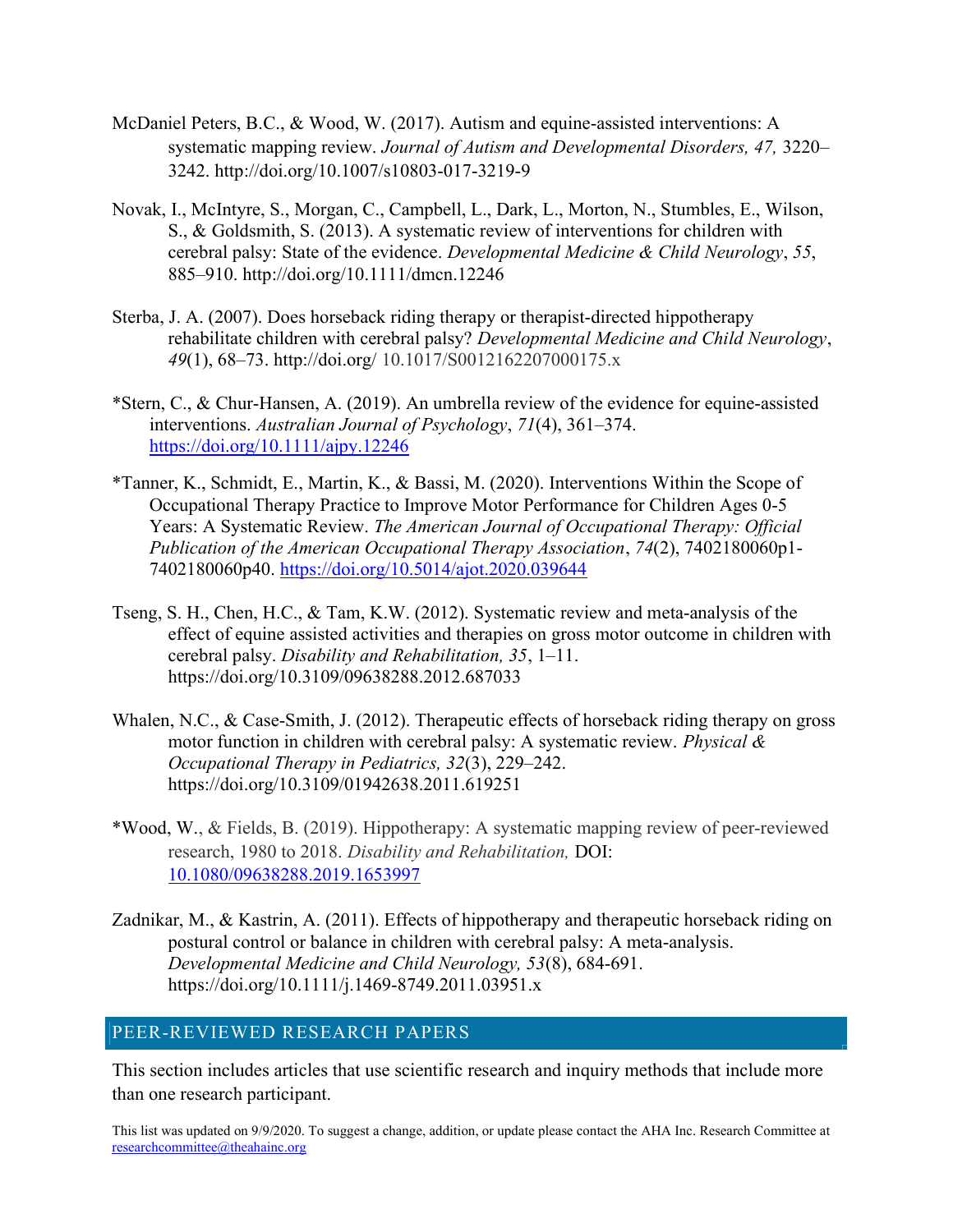- Ajzenman H.F., Standeven, J.W., & Shurtleff, T.L. (2013). Effects of hippotherapy on motor control, adaptive behaviors, and participation in children with autism spectrum disorder: A pilot study. American Journal of Occupational Therapy, 67(6), 653-63. https://doi.org/10.5014/ajot.2013.008383
- Alemdaroğlu, E., Yanikoğlu, I., Öken, Ö., Uçan, H., Ersöz, M., Köseoğlu, B. F., & Kapicioğlu, M. I. S. (2016). Horseback riding therapy in addition to conventional rehabilitation program decreases spasticity in children with cerebral palsy: A small sample study. Complementary Therapies in Clinical Practice, 23, 26–29. http://dx.doi.org/10.1016/j.ctcp.2016.02.002
- Araujo, T., Silva, N., Costa, J., Pereira, Safons, M. (2011) Effect of equine-assisted therapy on the postural balance of the elderly. Revista Brasileira Fisioterapia, 15(5) 414-419
- Barolin, G.S., & Samborski R. (1991). The horse as an aid in therapy. Wiener Medizinische Wochenschrift, 141(20), 476-81. PMID: 1763515
- Beetz, A., Winkler, N., Julius, H., Uvnäs-Moberg, K., & Kotrschal, K. (2015). A Comparison of equine-assisted intervention and conventional play-based early intervention for mother– child dyads with insecure attachment. Journal of Occupational Therapy, Schools, & Early Intervention, 8(1), 17–39. https://doi.org/10.1080/19411243.2015.1026017
- Benda, W., McGibbon, N.H., & Grant, K.L. (2003). Improvements in muscle symmetry in children with cerebal palsy after equine-assisted therapy (hippotherapy). The Journal of Alternative and Complementary Medicine, 9(6), 817-825. https://doi.org/10.1089/107555303771952163
- Bîlbă, A.N., (2015). Equine therapy-Applications in the recovery of disabled children. Journal of Experimental Psychotherapy, 18(4), 46-53.
- Cabiddu, R, Borghi-Silva, A, Trimer, et al. (2016) Hippotherapy acute impact on heart rate variability non-linear dynamics in neurological disorders. Physiol Behav. 15,159:88-94. doi: 10.1016/j.physbeh.2016.03.012.
- Casady R.L., & Nichols-Larsen, D.S. (2004). The effect of hippotherapy on ten children with cerebral palsy, Pediatric Physical Therapy. 16(3), 165-172. https://doi.org/10.1097/01.PEP.0000136003.15233.0C
- Champagne, D., & Dugas, C. (2010). Improving gross motor function and postural control with hippotherapy in children with down syndrome: Case reports. Physiotherapy Theory and Practice, 8, 564-571. https://doi.org/10.3109/09593981003623659
- Chang, H.J., Kwon, J.Y., Lee, J.Y., & Kim, Y.H. (2012). The effects of hippotherapy on the motor function of children with spastic bilateral cerebral palsy. Journal of Physical Therapy Science, 24(12), 1277-80. http://doi.org/10.1589/jpts.24.1277

This list was updated on 9/9/2020. To suggest a change, addition, or update please contact the AHA Inc. Research Committee at researchcommittee@theahainc.org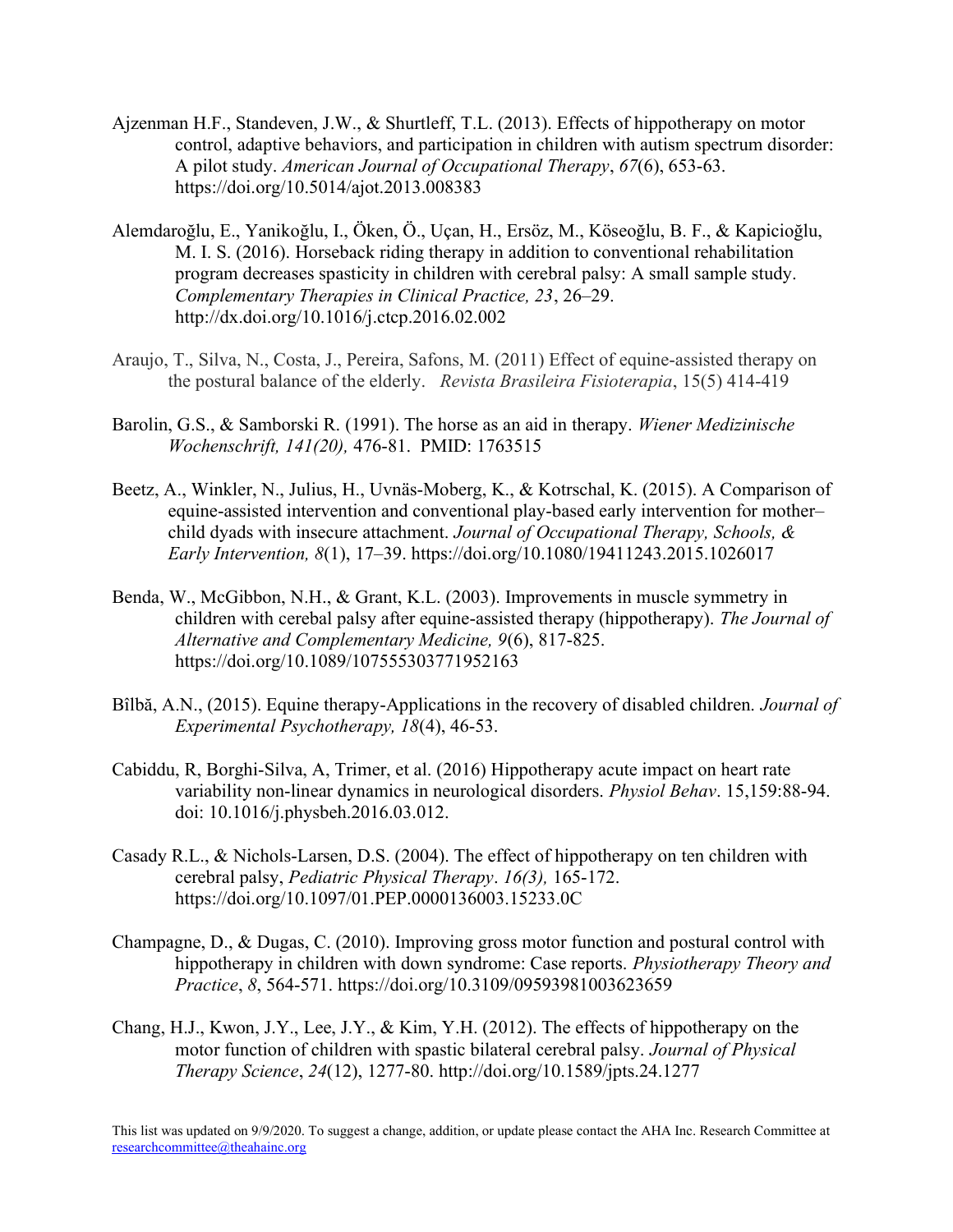- Cook, R. (2011). Human incidents and injury within the hippotherapy milieu: Four years of safety study data of risk, risk management, and occurrences definition of hippotherapy. Scientific and Educational Journal of Therapeutic Riding, 57–66.
- de Araujo, T.B., de Oliveira, R.J., Martins, W.R., de Moura Pereira, M., Copetti, F., & Safons, M.P. (2013). Effects of hippotherapy on mobility, strength and balance in elderly. Archives Gerontology and Geriatrics, 56(3), 478-81. https://doi.org/10.1016/j.archger.2012.12.007
- Debuse, D., Chandler, C., & Gibb, C. (2005). An exploration of German and British physiotherapists views on the effects of hippotherapy and their measurement. Physiotherapy Theory and Practice, 21(4), 219-242. https://doi.org/10.1080/09593980500321143
- DeBuse, D., Gibb, C., & Chandler, C. (2009). Effects of hippotherapy on people with cerebral palsy from a users' perspective: A qualitative study. Physiotherapy Theory and Practice, 25(30), 174-192. https://doi.org/10.1080/09593980902776662
- del Rosario-Montejo, O., Molina-Rueda, F., Muñoz-Lasa, S., & Alguacil-Diego, I. M. (2015). Effectiveness of equine therapy in children with psychomotor impairment. Neurología, 30(7), 425–32. https://doi.org/10.1016/j.nrleng.2013.12.017
- Dewar, R., Love, S., & Johnston, L.M. (2014). Exercise interventions improve postural control in children with cerebral palsy: A systematic review. Developmental Medicine & Child Neurology, 57(6), 504-520. https://doi.org/10.1111/dmcn.12660.
- Dirienzo, L.N., Dirienzo, L.T., & Baceski, D.A. (2007). Heart rate response to therapeutic riding in children with cerebral palsy: An exploratory study. Pediatric Physical Therapy, 19(2), 160-165. https://doi.org/10.1097/PEP.0b013e31804a57a8
- \*du Plessis, N., Buys, T. L., & de Bruyn, J. T. (2019). Effect of hippotherapy on physiological cost index and walking speed of adolescents with diplegia. British Journal of Occupational Therapy, 82(10), 639–645. https://doi.org/10.1177/0308022619841318
- El-Meniawy, G. H., & Thabet, N. S. (2012). Modulation of back geometry in children with spastic diplegic cerebral palsy via hippotherapy training. Egyptian Journal of Medical Human Genetics, 13(1), 63–71. https://doi.org/10.1016/j.ejmhg.2011.10.004
- Encheff, J.L., Armstrong, C., Masterson, M., Fox, C., & Gribble, P. (2012). Hippotherapy effects on trunk, pelvic, and hip motion during ambulation in children with neurological impairments. Pediatric Physical Therapy, 24(3), 242-250. https://doi.org/10.1097/PEP.0b013e31825c1dc3
- Exner, G., Engelmann, A., Lange, K., & Wenck, B. (1994). Basic principles and effects of hippotherapy within the comprehensive treatment of paraplegic patients Rehabilitation (Stuttg), 33(1): 39-43. PMID: 8165362

This list was updated on 9/9/2020. To suggest a change, addition, or update please contact the AHA Inc. Research Committee at researchcommittee@theahainc.org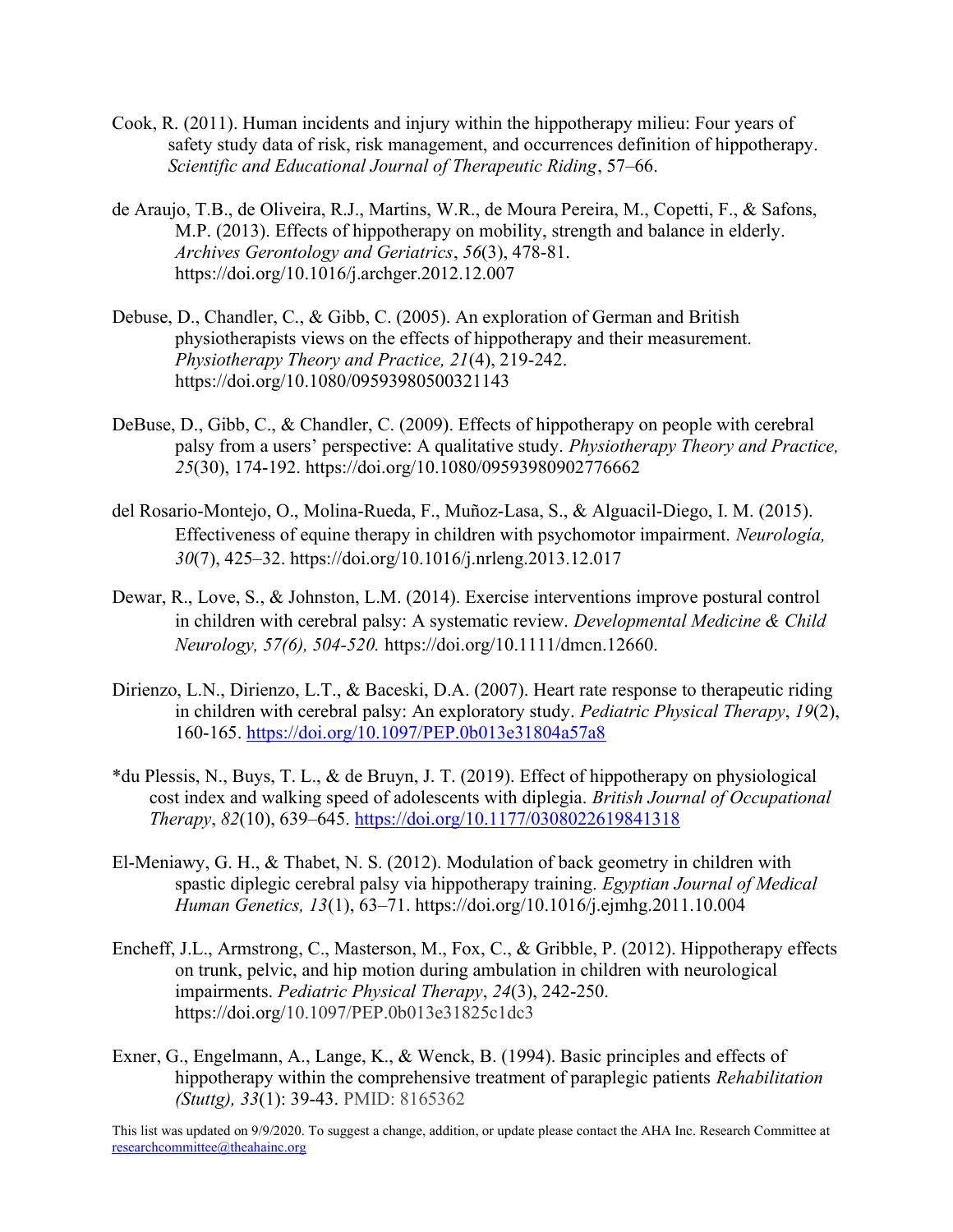- Garner, B.A., & Rigby, B.R. (2015). Human pelvis motions when walking and when riding a therapeutic horse. Human Movement Science, 39, 121-137. https://doi.org/10.1016/j.humov.2014.06.011
- Gencheva, N., Ivanova, I., & Stefanova, D. (2015). Evaluation of hippotherapy in the course of multiple sclerosis treatment. Activities in Physical Education and Sport, 5(2), 183–187.
- Giagazoglou, P., Arabatzi, F., Dipla, K., Liga, M., & Kellis, E. (2012). Effect of a hippotherapy intervention program on static balance and strength in adolescents with intellectual disabilities. Research in Developmental Disabilities, 33(6), 2265–2270. https://doi.org/10.1016/j.ridd.2012.07.004
- Giagazoglou, P., Arabatzi, F., Kellis, E., Liga, M., Karra, C., & Amiridis, I. (2013). Muscle reaction function of individuals with intellectual disabilities may be improved through therapeutic use of a horse. Research in Developmental Disabilities, 34(9), 2442–2448. https://doi.org/10.1016/j.ridd.2013.04.015
- Glazer, H.R., Clark, M.D., & Stein, D.S. (2004). The impact of hippotherapy on grieving children. Journal of Hospice & Palliative Nursing, 6(3), 171–175. https://doi.org/00129191-200407000-00013
- Goldmann, T., & Vilimek, M. (2012). Kinematics of human spine during hippotherapy. Computer Methods in Biomechanics and Biomedical Engineering, 15(1), 203–5. https://doi.org/10.1080/10255842.2012.713619
- Gottwald, A., Biewald, N. (1981). New aspects in the treatment of Scheuermann's disease with hippotherapy. Zeitschrift fur Orthopadie und Ihre Grenzgebiete, 119(4): 351-5. PMID: 7293343
- Granados, A.C., & Agis, I.F. (2011). Why children with special needs feel better with hippotherapy sessions: A conceptual review. The Journal of Alternative and Complementary Medicine, 17(3), 191-197. https://doi.org/10.1089/acm.2009.0229
- Gui-Lin, C., Wang, S., Kawata, K., Shinomiya, Y., Ozawa, T., Ishida, K., Kimura, T., & Tsuchiya, T. (2002). Biofeedback control of horseback riding simulator. Proceedings from: The First International Conference on Machine Learning and Cybernetics. Bejing, China. https://doi.org/10.1109/ICMLC.2002.1175369
- Haehl, V., Giuliani, C., Lewis, C. (1999). The influence of hippotherapy on the kinematics and functional performance of two children with cerebral palsy. Pediatric Physical Therapy, 11, 89-101.
- Hameury, L., Delavous, P., Teste, B., Leroy, C., Gaboriau, J.C., & Berthier, A. (2010). Equineassisted therapy and autism. Annales Medico-Psychologiques, 168(9), 655–659. https://doi.org/10.1016/j.amp.2009.12.019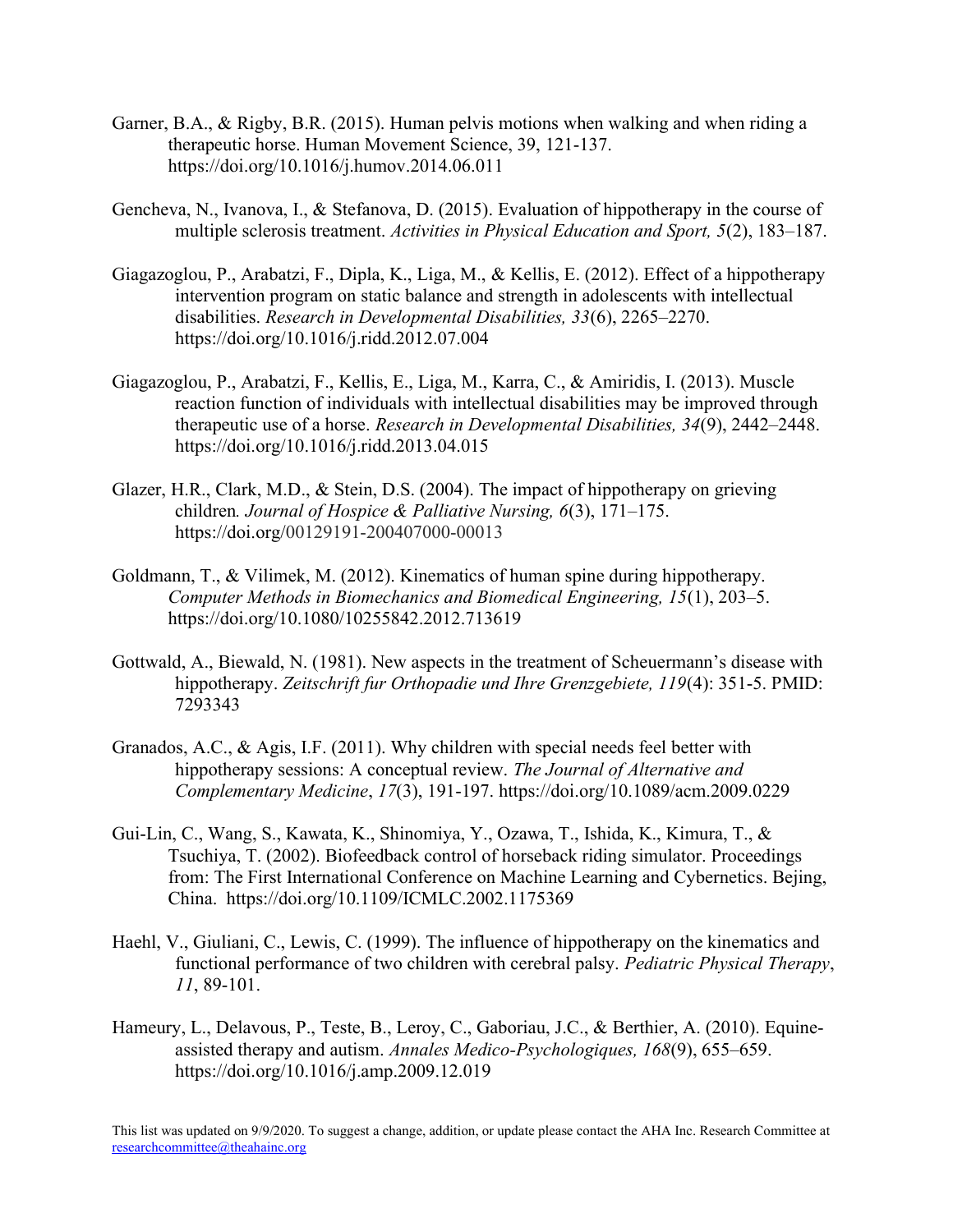- Hamill, D., Washington, K., & White, O.R. (2007). The effect of hippotherapy on postural control in sitting for children with cerebral palsy. Physical & Occupational Therapy in Pediatrics, 27(4), 23-42. https://doi.org/10.1080/J006v27n04\_03
- Hammer, A., Nilsagard, Y., Forsberg, A., Pepa, H., Skargren, E., & Oberg, B. (2005). Evaluation of therapeutic riding (Sweden) / hippotherapy (USA). A single-subject experimental design study replicated in eleven patients with multiple sclerosis. Physiotherapy Theory and Practice, 21(1): 51-77. https://doi.org/10.1080/09593980590911525
- Hawkins, B.L., Ryan, J.B., Cory, L.A., & Donaldson, M.C. (2014). Effects of equine-assisted therapy on gross motor skills of two children with autism spectrum disorder. Therapeutic Recreation Journal, 48(2), 135–150.
- Heine, B. (1997). Hippotherapy: A multi-system approach to the treatment of neuromuscular disorders. Australia Journal of Physiotherapy, 43(2), 145-149. https://doi.org/10.1016/S0004-9514(14)60407-5
- Homem, R., & Oliveira, R. (2015). Influence of hippotherapy on the sleep of patients with Parkinson's disease at advanced stage. Sleep Medicine, 16, S181. http://dx.doi.org/10.1016/j.sleep.2015.02.1363
- Honkavaara, M., & Rintala, P. (2010). The influence of short term, intensive hippotherapy on gait in children with cerebral palsy. European Journal of Adapted Physical Activity,  $3(2)$ , 29–36.
- Hsieh, Y., Chang, Sun, Chan, Want, Luo (2017). Effects of hippotherapy on body functions, activities and participation in children with CP based on ICF-CY assessments. Disability and Rehabilitation, 39:17,1703-1713, DOI: 10.1080/09638288.2016.1207108
- Ionatamishvili, N.I., Tsverava, D.M., Loriya, M. Sh., Sheshaberidze, E.G., & Rukhadze, M.M. (2004). Riding therapy as a method of rehabilitation of children with cerebral palsy. Human Physiology, 30(5): 561-565.
- Janura, M., Peham, C., Dvorakova, C., & Elfmark, M. (2009). An assessment of pressure distribution exerted by a rider on the back of a horse during hippotherapy. *Human* Movement Science, 28, 387-393. https://doi.org/10.1016/j.humov.2009.04.001
- Janura, M., Svoboda, Z., Dvorakova, T., Cabell, L., Elfmark, M., & Janurova, E. (2012). The variability of a horse's movement at walk in hippotherapy. *Kinesiology*, 44(2), 148–154.
- Janura, M., Svoboda, Z., Cabell, L., Dvořáková, T., & Jelen, K. (2015). Effect of repeated therapeutichorse riding sessions on the trunk movement of the rider. Neuroendocrinology Letters, 36(5), 481–489. PMID: 26707049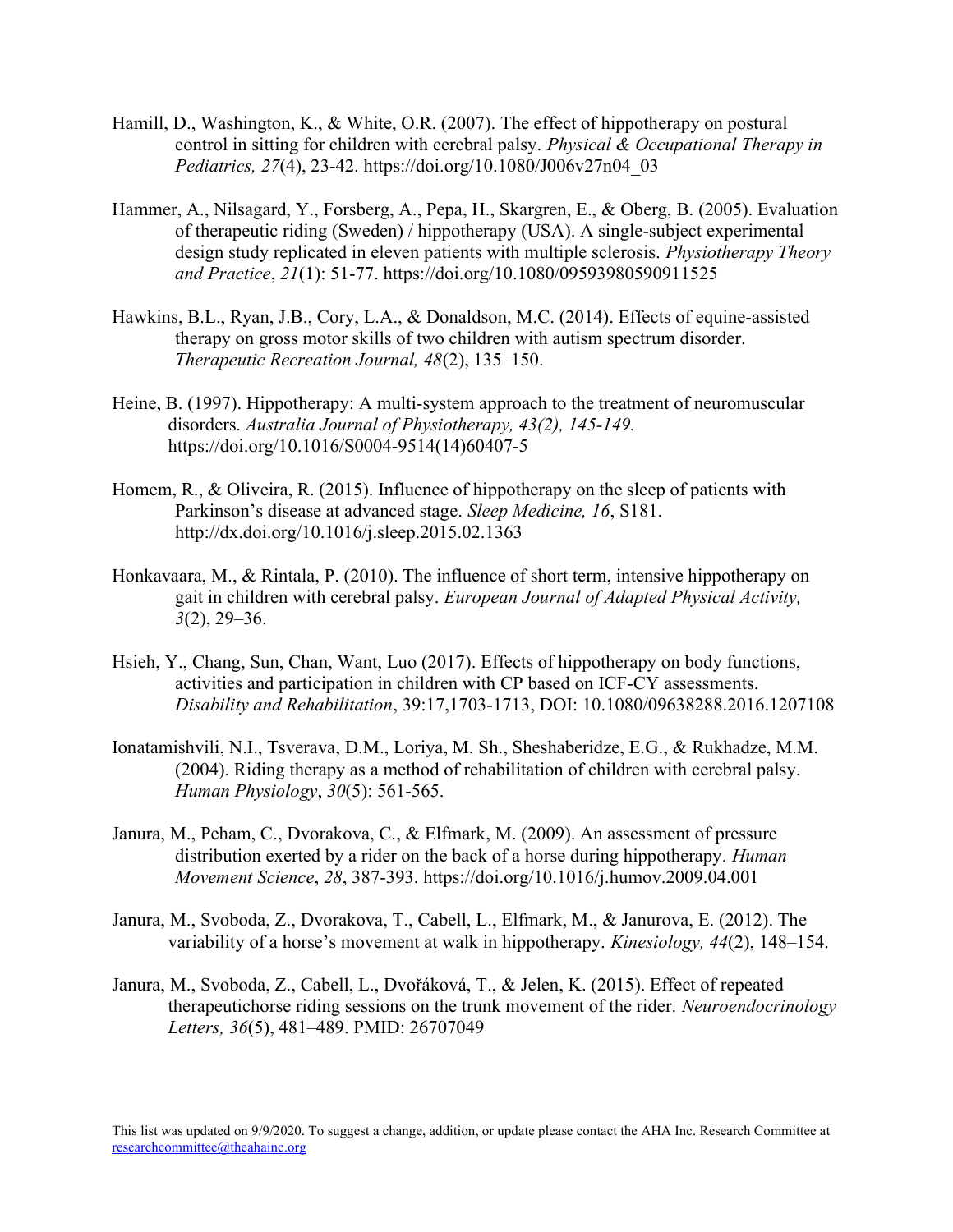- Kang, H., Jung, J., & Yu, J. (2012). Effects of hippotherapy on the sitting balance of children with cerebral palsy: A randomized control trial. Journal of Physical Therapy Science, 24(9), 833–836. http://doi.org/10.1589/jpts.24.833
- Kim, S. G., & Lee, C.-W. (2014). The effects of hippotherapy on elderly persons' static balance and gait. Journal of Physical Therapy Science, 26(1), 25–27. http://doi.org/10.1589/jpts.26.25
- Kitagawa, T., Takahito, T., Shinomiya, Y., Ishida, K., Wang, S., & Kimura, T. (2001). Cause of active motor function by passive movement. Journal of Physical Therapy Science, 13, 167-172. http://doi.org/10.1589/jpts.13.167
- Knueven, L., Collins, J.J., Hakim, R.M., & Sensbach, K. (2005). Case report: Effects of hippotherapy on balance and functional performance in a child with a neurological disorder. Proceedings from: American Physical Therapy Association Combined Sections Meeting. New Orleans, LA (poster)
- Krejčí, E., Janura, M., & Svoboda, Z. (2015). The benefit of hippotherapy for improvement of attention and memory in children with cerebral palsy: A pilot study. Acta Gymnica, 45(1), 27–32. http://doi.org/ 10.5507/ag.2015.004
- Kuczinsky, M. & Slonka, K. (1999). Influence of artificial saddle riding on postural stability in children with cerebral palsy, Gait and Posture 10(2), 154-160. https://doi.org/10.1016/S0966-6362(99)00028-4
- Kwon, J.Y., Chang, H.J., Yi, S.H., Lee, J.Y., Shin, H.Y., & Kim, Y.H. (2015). Effect of hippotherapy on gross motor function in children with cerebral palsy: A randomized controlled trial. Journal of Alternative and Complementary Medicine, 21(1): 15-21. https://doi.org/10.1089/acm.2014.0021
- Kwon, J.Y., Chang, H.J., Kwon, J., Lee, J., & Kim, Y. (2012). The Effects of hippotherapy on the motor function of children with spastic bilateral cerebral palsy. Journal of Physical Therapy Science, 24(12), 1277-80. http://doi.org/10.1589/jpts.24.1277
- Lechner, H.E., Kakebeeke, T.H., Hegermann, D., & Baumberger, M. (2007). The effect of hippotherapy on spasticity and on mental well-being of persons with spinal cord injury. Archives of Physical Medicine and Rehabilitation, 88(10), 1241- 1248. https://doi.org/10.1016/j.apmr.2007.07.015
- Lechner, H. E., Feldhaus, S., Gudmundsen, L., Hegemann, D., Michel, D., Zäch, G. A, & Knecht, H.(2003). The short-term effect of hippotherapy on spasticity in patients with spinal cord injury. Spinal Cord: The Official Journal of the International Medical Society of Paraplegia, 41(9), 502–505. https://doi.org/10.1038/sj.sc.3101492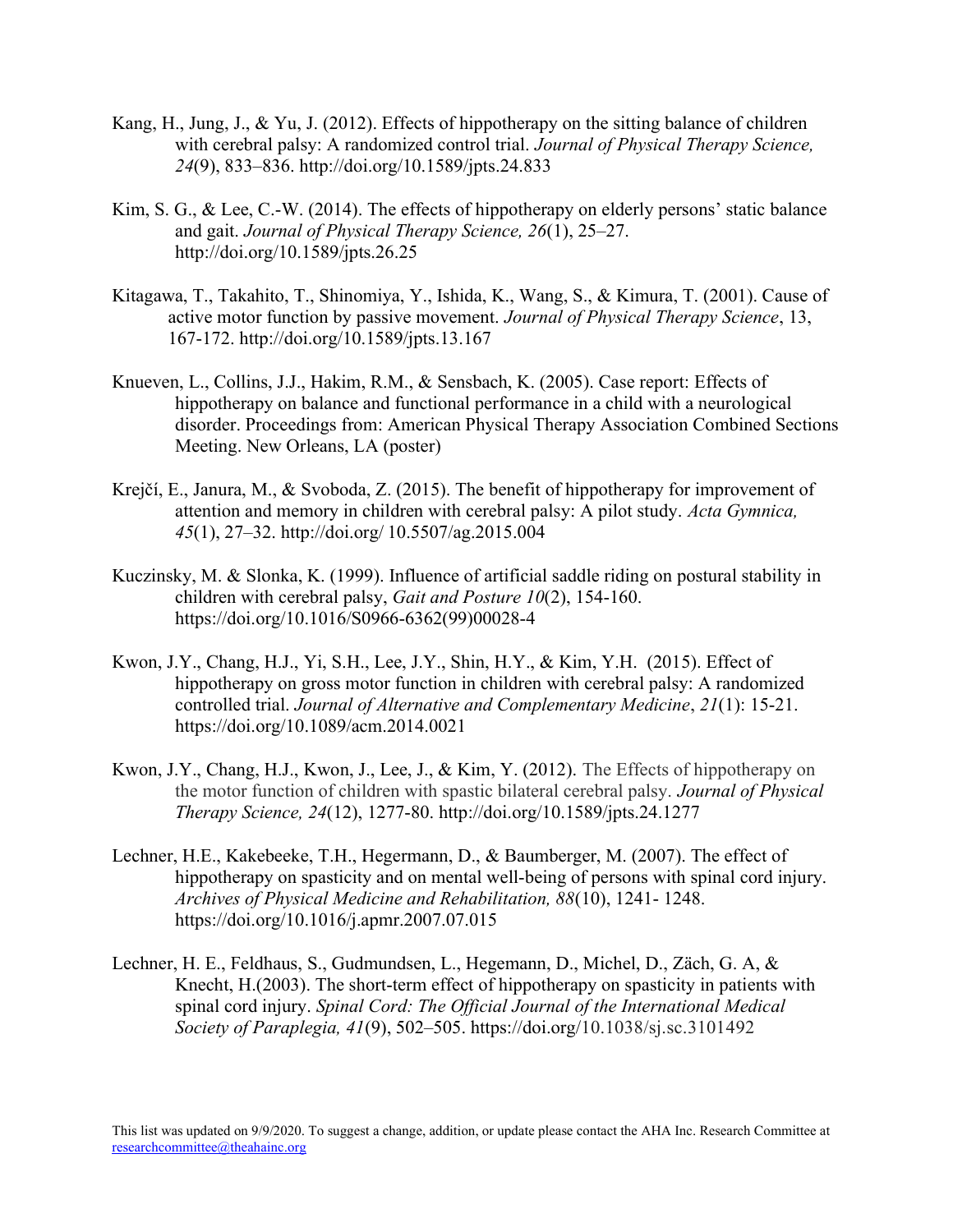- Lee, C.W., Seong, G.K., & Yong, M.S. (2014). Effects of hippotherapy on recovery of gait and balance ability in patients with stroke. Journal of Physical Therapy Science, 26(2): 309-11. http://doi.org/10.1589/jpts.26.309
- Lemke, D., Rothwell, E., Newcomb, T.M., & Swoboda, K.J. (2014). Perceptions of equineassisted activities and therapies by parents and children with spinal muscular atrophy. Pediatric Physical Therapy, 26(2): 237-44. http://doi.org/10.1097/PEP.0000000000000027
- Lindroth, J.L., Sullivan, J.L., & Silkwood-Sherer, D. (2015). Does hippotherapy effect use of sensory information for balance in people with multiple sclerosis? Physiotherapy Theory & Practice, 31(8), 575–581. https://doi.org/10.3109/09593985.2015.1067266
- Liptak, G.S. (2005). Complementary and alternative therapies for cerebral palsy. Mental Retardation and Developmental Disabilities Research Reviews, 11(2), 156-63.
- Llambias, C., Magill-Evans, J, Smith, V. et al (Nov/Dec 2016) Equine-Assisted Occupational Therapy: Increasing Engagement for Children with Astism Spectrum Disorder. The American Journal of Occupational Therapy, 70 (6)1-9. DOI:10.5014/ajot.2016.020701
- Lucena-Antona, L., Rosety-Rodríguez, I., Moral-Munoz, J. (2018) Effects of a hippotherapy intervention on muscle spasticity in children with cerebral palsy: A randomized controlled trial. Complementary topics in Clinical Practice, 31,188-192.
- Macauley, B., & Gurierrez, K. (2004). The effectiveness of hippotherapy for children with language-learning disabilities. Communications Disorders Quarterly, 25(4): 205-217.
- Mackow, A., Malachowska-Sobieska, M., Demczuk-Wlodarcyzk, E., Sidorowska, M., Szklarska, A., & Lipowicz, A. (2014). Influence of neurophysicological hippotherapy on the transference of the centre of gravity among children with cerebral palsy. Ortopedia Traumatologia Rehabilitacja, 16(6), 581-93. https://doi.org/10.5604/15093492.1135048
- Manikowsa, F., Jozwiak, M., Idzior, M., Chen, P.J., & Tarnowski, D. (2013). The effect of a hippotherapy session on spatiotemporal parameters of gait in children with cerebral palsy – pilot study. Ortopedia Traumatologia Rehabilitacja, 15(3), 253-7. https://doi.org/10.5604/15093492.1058420.
- McGee, M.C., & Reese, N.M (2009). Immediate effects of a hippotherapy session on gait parameters in children with spastic cerebral palsy. Pediatric Physical Therapy, 21(2), 212-218. https://doi.org/10.1097/PEP.0b013e3181a39532
- McGibbon, N.H., Andrade, C.K., Widener, G., & Cintas, H.L. (1998). Effect of an equine movement therapy program on gait, energy expenditure, and motor function in children with spastic cerebral palsy: a pilot study. Developmental Medicine and Child Neurology, 40(1), 754-762. https://doi.org/10.1111/j.1469-8749.1998.tb12344.x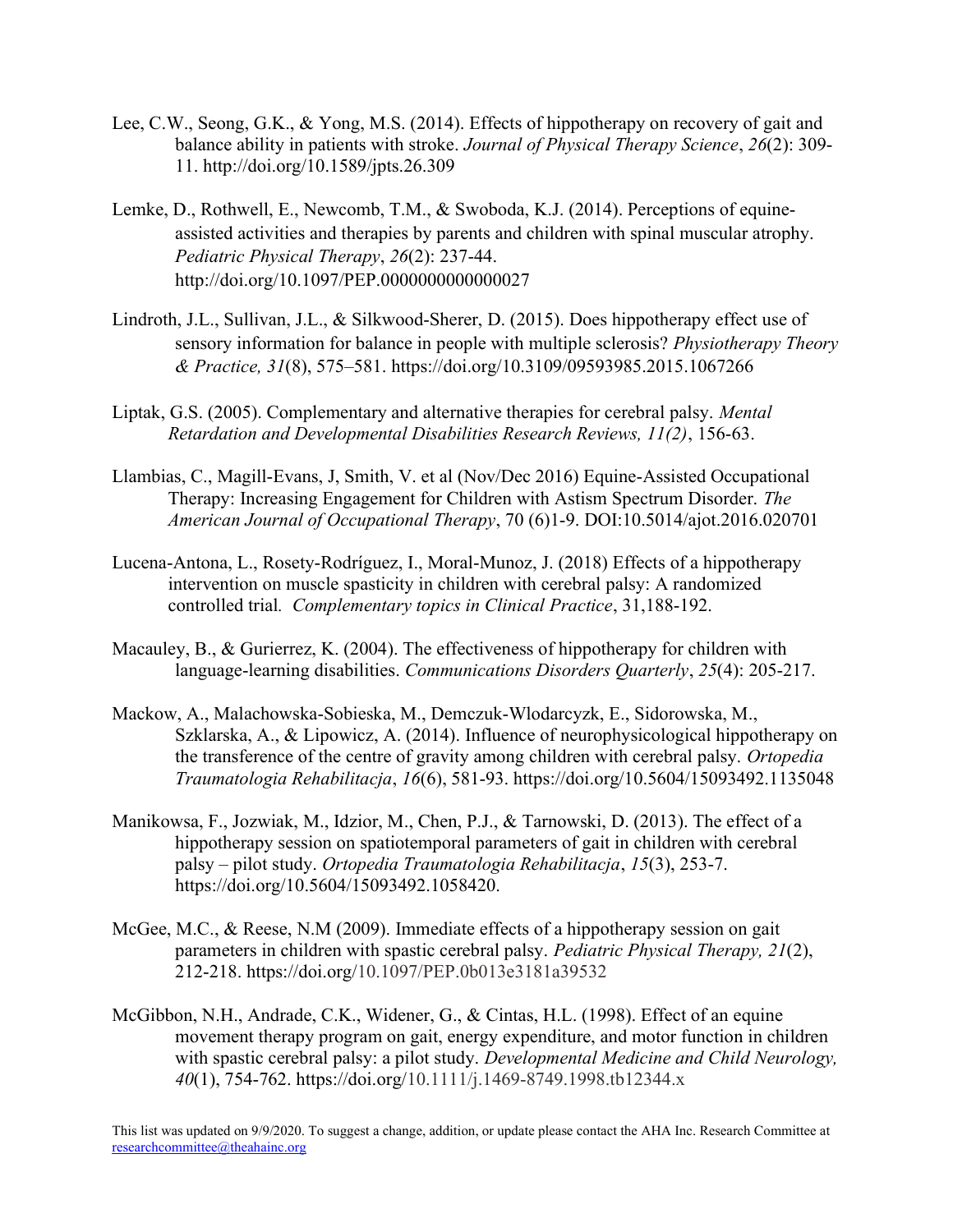- McGibbon, N.H., Benda, W., Duncan, B.R., & Silkwood-Sherer, D. (2009). Immediate and longterm effects of hippotherapy on symmetry of adductor muscle activity and functional ability in children with spastic cerebral palsy. Archives of Physical Medicine and Rehabilitation, 90(6), 966-974. https://doi.org/10.1016/j.apmr.2009.01.011
- Memishevikj, H., & Hodzhikj, S. (2010). The effects of equine-assisted therapy in improving the psycho-social functioning of children with autism. Journal of Special Education and Rehabilitation, 11, 57–67.
- Meregillano, G. (2004). Hippotherapy. Physical Medicine and Rehabilitation Clinics of North America, 15(4), 843-54. http://doi.org/10.1016/j.pmr.2004.02.002
- Menezes, K. M., Copetti, F., Wiest, M. J., Trevisan, C. M., & Silveira, A. F. (2013). Effect of hippotherapy on the postural stability of patients with multiple sclerosis: A preliminary study. Fisioterapia E Pesquisa, 1000(4), 43–49. https://doi.org/10.1590/S1809- 29502013000100008
- Millhouse-Flourie, T. J. (2004). Physical, occupational, respiratory, speech, equine and pet therapies for mitochondrial disease. Mitochondrion, 4(5–6), 549–558. https://doi.org/10.1016/j.mito.2004.07.013
- \*O'Mahony, R., Connolly, E., & Hynes, P. (2019). A qualitative study of Irish parents' views on hippotherapy, including its influence on their children's home-based occupations. *Irish* Journal of Occupational Therapy, 47(1), 42–57. https://doi.org/10.1108/IJOT-11-2018- 0018
- Sams, M., Fortney, E., Willenbring, S.. (2006) Occupational Therapy Incorporating Animals for Children With Autism: A Pilot Investigation. American Journal of Occupational Therapy, 60, 268-274. doi:10.5014/ajot.60.3.268
- Moraes, A., Copetti, F., Angelo, V., Chiavoloni, L., David, A. (2016) The effects of hippotherapy on postural balance and functional ability in children with cerebral palsy. The Journal of Physical Therapy Science, 28, 2220
- Murphy, D., Kahn-D'Angelo, L., & Gleason, J. (2008). The effect of hippotherapy on functional outcomes for children with disabilities: A pilot study. Pediatric Physical Therapy, 20(3), 264–270. https://doi.org/10.1097/PEP.0b013e31818256cd
- Mutoh, T., Mutoh, t., Tsubone, H., et al. (2018) Impact of serial gait analyses on long-term outcome of hippotherapy in children and adolescents with cerebral palsy. Complementary Therapies in Clinical Practice 30,19-23
- O'Neil, M.E., Fragala-Pinkham, M.A., Westcott, S.L., Martin, K., Chiarello, L.A., Valvano, J., & Rose, R.U. (2006). Physical therapy clinical management recommendations for children with cerebral palsy – spastic diplegia: Achieving functional mobility outcomes.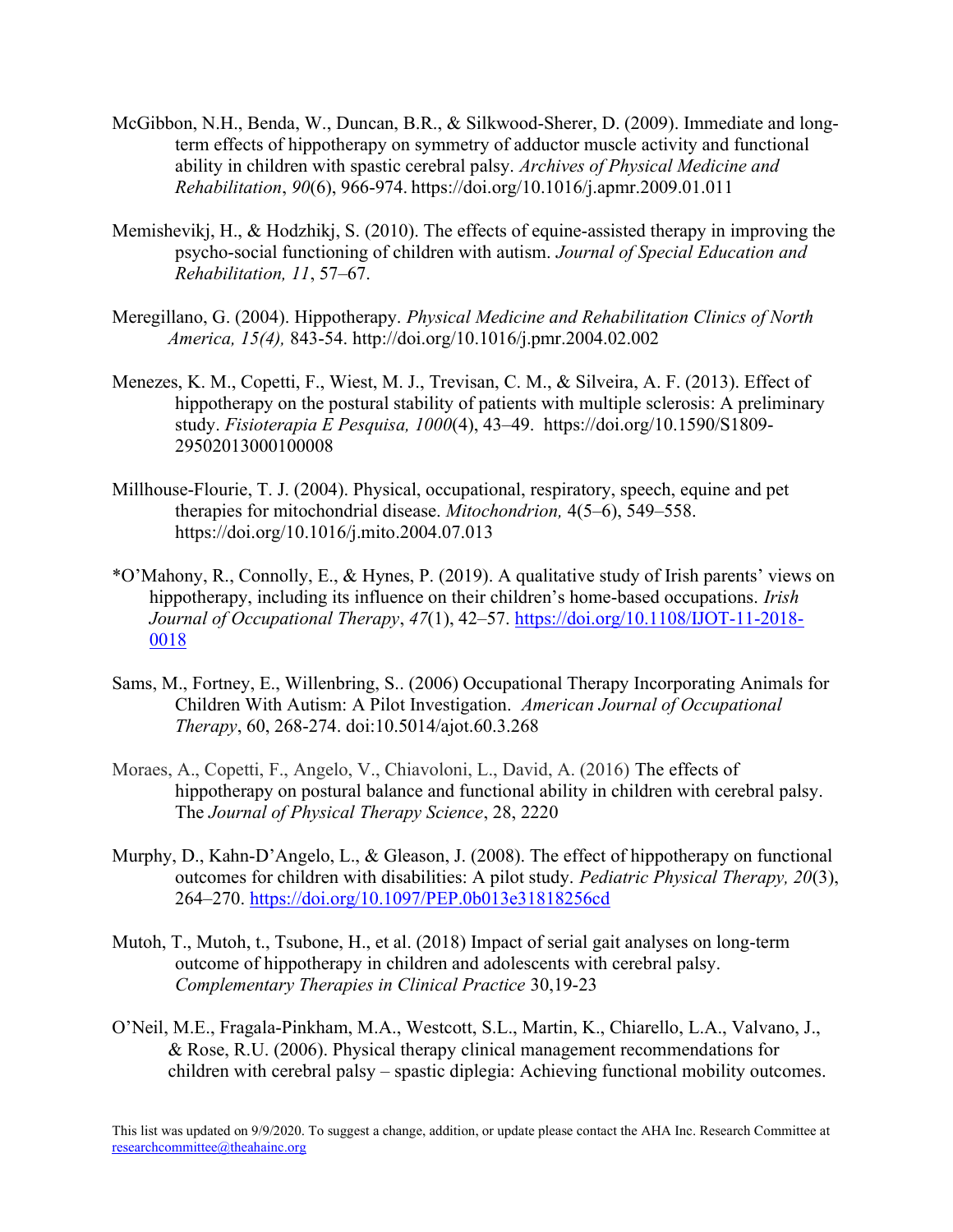Pediatric Physical Therapy, 18(1), 49-72. http://doi.org/10.1097/01.pep.0000202099.01653.a9

- Park, E.S., Rha, D.W., Shin, J.S., Kim, S., & Jung, S. (2014). Effects of hippotherapy on gross motor function and functional performance of children with cerebral palsy. Yonsei Medical Journal, 55(6), 1736-42. https://doi.org/10.3349/ymj.2014.55.6.1736.
- Park, J.H., Shurtleff, T., Engsberg, J., Rafferty, S., You, J.Y., You, I.Y., & You, S.H. (2014). Comparison between the robo-horse and real horse movements for hippotherapy. Biomedical Materials and Engineering, 24(6), 2603-10. https://doi.org/10.3233/BME-141076
- Pauw, J. (2000). Therapeutic horseback riding studies: Problems experienced by researchers. Physiotherapy, 86(10), 523-527. https://doi.org/10.1016/S0031-9406(05)60986-8
- \*Peters, C.B., Fields, B., & Erdman, E. (2020). Hippotherapy practice and safety patterns in the United States: A descriptive survey study. The Journal of Alternative and Complementary Medicine, 26(8), 743-749. https://doi.org/10.1089/acm.2020.0039
- Pham, C., & Bitonte, R. (2016). Hippotherapy: Remuneration issues impair the offering of this therapeutic strategy at Southern California rehabilitation centers. NeuroRehabilitation, 38(4), 411–417. http://doi.org/10.3233/NRE-161332
- Pluta, M. (2011). Parental perceptions of the effect of child participation in hippotherapy programme on overall improvement of child mental and physical wellbeing. Annales Universitatis Mariae Curie-Skłodowska. Sectio EE: Zootechnica, 29(4), 74–84.
- Quint, C., & Toomey, M. (1998). Powered saddle and pelvic mobility: An investigation into the effects on pelvic mobility of children with cerebral palsy of a powered saddle which imitates the movements of a walking horse. Physiotherapy, 84(8), 376-384. https://doi.org/10.1016/S0031-9406(05)61458-7
- Ribeiro, M.F., Espindula, A.P., Bevilacqua, D.E., et al (2018) Activation of lower limb muscles with different types of mount in Hippotherapy. Journal of Bodywork and Movement Therapies, (22)52-56
- Ribeiro, M.F., Espindula, A.P., Ferreira, A.A., Ferraz, M.L.F., Souza, L.A.P.S., Diniz, L.H., & Teixeira, V.D.P.A. (2015). Electromyographic evaluation of lower limbs in individuals with down syndrome in hippotherapy. Physiotherapy, 101(2), e1279–e1280. http://dx.doi.org/10.1016/j.physio.2015.03.1192
- Rigby B, Gloeckner A, Sessums S et al, (2017). Changes in Cardiorespiratory Responses and Kinemataics with Hippotherapy in Youth with and without Cerebral Palsy. Research Quarterly for Exercise and Sport,88(1) 26-35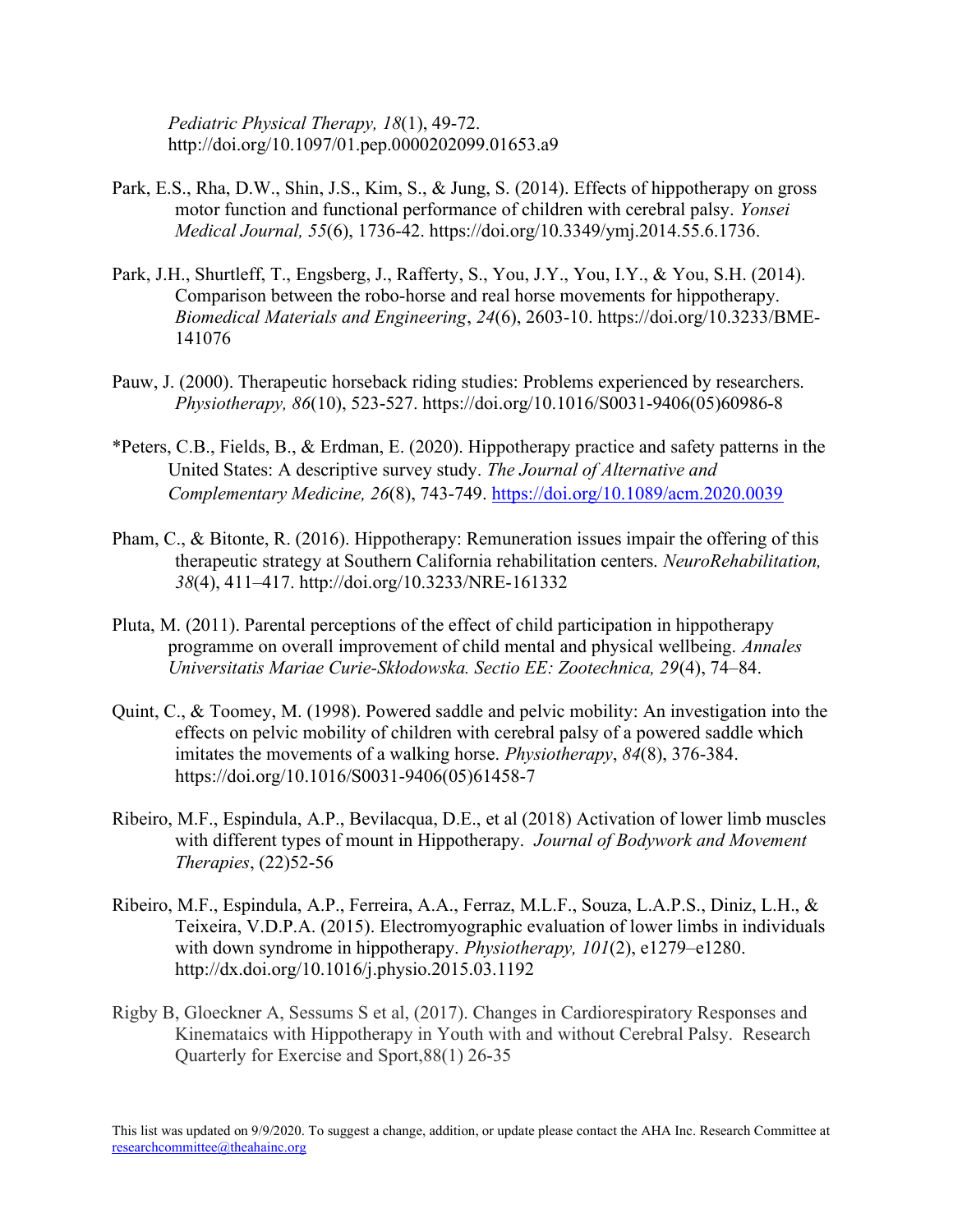- Rothhaupt, D., Ziegler, H., & Laser, T. (1997). Orthopedic hippotherapy–new methods in treatment of segmental instabilities of the lumbar spine. Wiener Medizinische Wochenschrift, 147(22), 504-8. PMID: 9487617
- Seon, G.K., & Lee, C.W. (2014). The effects of hippotherapy on elderly persons' static balance and gait. Journal of Physical Therapy Science, 26(1), 25-27. http://doi.org/10.1589/jpts.26.25
- Shurtleff, T.L., & Engsberg, J.R. (2010). Changes in trunk and head stability after hippotherapy: A pilot study. Physical and Occupational Therapy in Pediatrics, 30(2), 150-163. https://doi.org/10.3109/01942630903517223
- Shurtleff, T.L., Standeven, J.W., & Engsberg, J.R. (2009). Changes in dynamic trunk/head stability and functional reach after hippotherapy. Archives of Physical Medicine and Rehabilitation, 90, 1185-1195. https://doi.org/10.1016/j.apmr.2009.01.026
- Shurtleff, T., & Engsberg, J.R. (2012). Long-term effects of hippotherapy on one child with cerebral palsy: A research case study. British Journal of Occupational Therapy, 75(8), 359–366. https://doi.org/10.4276/030802212X13433105374279
- Silkwood-Sherer, D., & Warmbier, H. (2007). Effects of hippotherapy on postural stability in persons with multiple sclerosis. Journal of Neurologic Physical Therapy, 31(2), 77-84. https://doi.org/10.1097/NPT.0b013e31806769f7
- Silkwood-Sherer, D., Killian, C., Long, T., & Martin, K. (2012). Hippotherapy- an intervention to habilitate balance deficits in children with movement disorders: A clinical trial. Physical Therapy, 92 (5), 707-717. https://doi.org/10.2522/ptj.20110081
- Snider, L., Korner-Bitenshy, N., Kammann, C., Warner, S., & Saleh, M. (2007). Horseback riding as therapy for children with cerebral palsy: Is there evidence of its effectiveness? Physical & Occupational Therapy in Pediatrics, 27(2), 5-23. https://doi.org/10.1080/J006v27n02\_02
- Sunwoo, H., Chang, W. H., Kwon, J.-Y., et al. (2012). Hippotherapy in adult patients with chronic brain disorders: A pilot study. Annals of Rehabilitation Medicine, 36(6), 756– 61. https://doi.org/10.5535/arm.2012.36.6.756
- Taylor, R., Kielhofner, G., Smith, C., et al. (2009). Volitional change in children with autism: A single-case design study of the impact of hippotherapy on motivation. Occupational Therapy in Mental Health, 25, 192–200. https://doi.org/10.1080/01642120902859287
- Thompson, F., Ketcham, C., Hall, E. (2014). Hippotherapy in Children with Developmental Delays: Physical Function and Psychological Benefits. Advances in Physical Education, 4,60-9.http://dx.doi.org/10.4236/ape.2014.4200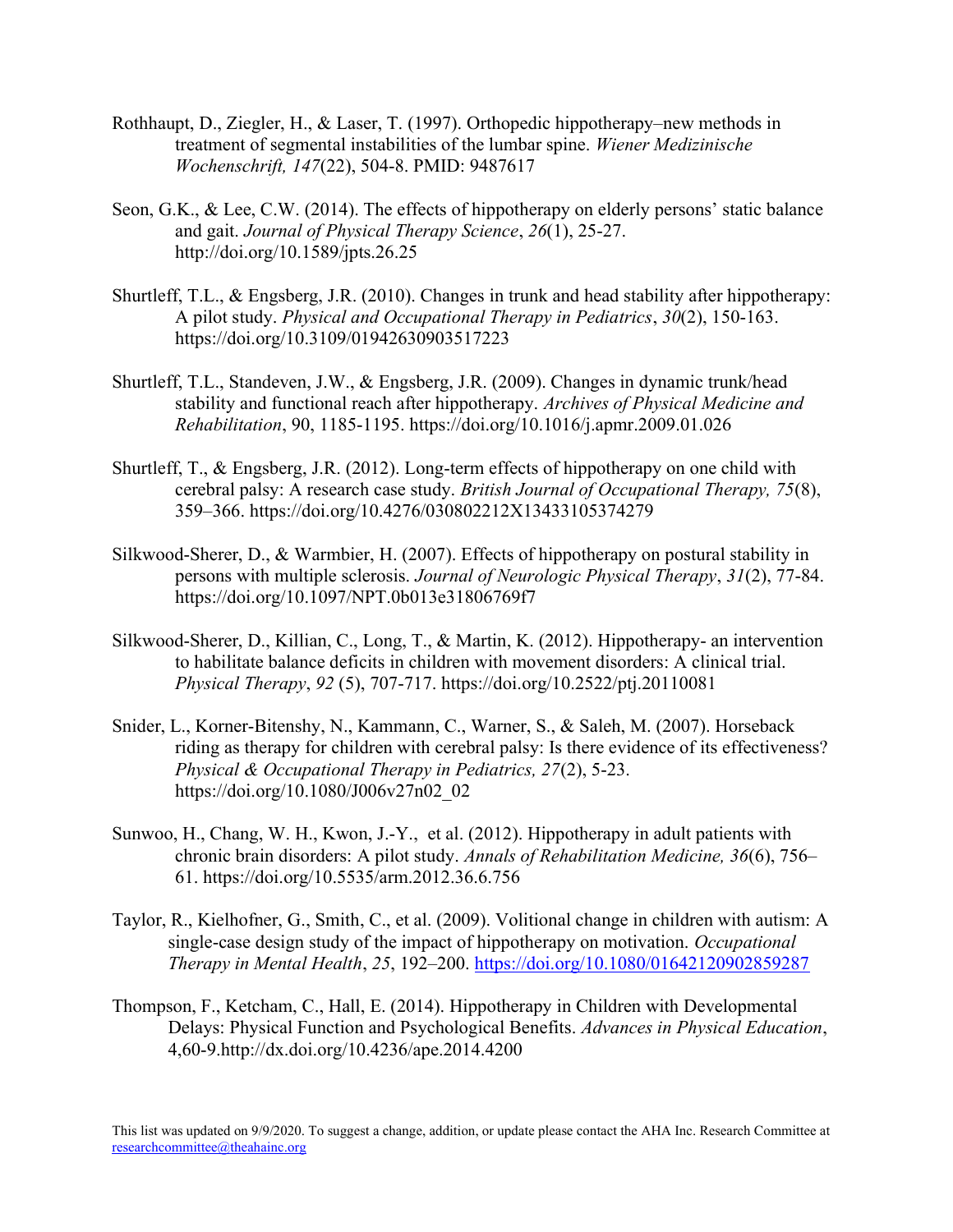- Uchiyama, H., Ohtani, N., &Ohta, M. (2011). Three dimensional analysis of horse and human gaits in therapeutic riding. Applied Animal Behavior Science, 135, 271-276. https://doi.org/10.1016/j.applanim.2011.10.024
- \*Weissman-Miller, D., Miller, R. J., & Shotwell, M. P. (2017). Translational Research for Occupational Therapy: Using SPRE in Hippotherapy for Children with Developmental Disabilities. Occupational Therapy International, 2017. https://doi.org/10.1155/2017/2305402
- Yokoyama, M., Kaname, T., Tabata, M., Hotta, K., Shimizu, R., Kamiya, K., Kmekawa, D., Kato, M., Akiyama, A., Oht, M., & Masuda, T. (2013). Hippotherapy to improve hypertonia caused by an autonomic imbalance in children with spastic cerebral palsy. Kitasato Medical Journal, 43, 67–73.
- Zadnikar, M. & Katrin, A. (2011). Effects of hippotherapy and therapeutic horseback riding on postural control or balance in children with cerebral palsy: A meta-analysis. Developmental Medicine and Child Neurology, 53(8), 684-691. https://doi.org/10.1111/j.1469-8749.2011.03951.x
- Zadnikar, M., & Rugelj, D. (2011). Postural stability after hippotherapy in an adolescent with cerebral palsy. Journal of Novel Physiotherapies, 1(1), 1-5.

## PEER-REVIEWED CASE STUDIES

This section includes articles that are single case studies (i.e. one participant). These articles are more difficult to generalize to large populations, but provide useful information and were conducted in a scientific manner.

- Aldridge, R., Schweighart, F., Easley, M., & Wagoner, B. (2001). The effects of hippotherapy on motor performance and function in an individual with bilateral developmental dysplasia of the hip (DDH). Journal of Physical Therapy, 2, 54-63.
- Brady, H., James, R., Dendy, D., et al, (2018) Case Report: Gait and Gross Motor Improvements in a Two-Year-Old Child With Arthrogryposis After Hippotherapy Intervention Using a Norwegian Fjord. Journal of Equine Veterinary Science, xxx 1-4DOI: 10.1016/j.jevs.2018.02.003
- Champagne, D., & Dugas, C. (2010). Improving gross motor function and postural control with hippotherapy in children with down syndrome: Case reports. Physiotherapy Theory and Practice, 26(8), 564–571. https://doi.org/10.3109/09593981003623659
- Erdman, E., Pierce, S. (2016). Use of Hippotherapy with a boy after traumatic brain injury: a case study. Pediatric Physical Therapy, 28, 109–116. https://doi.org/10.1097/PEP.0000000000000204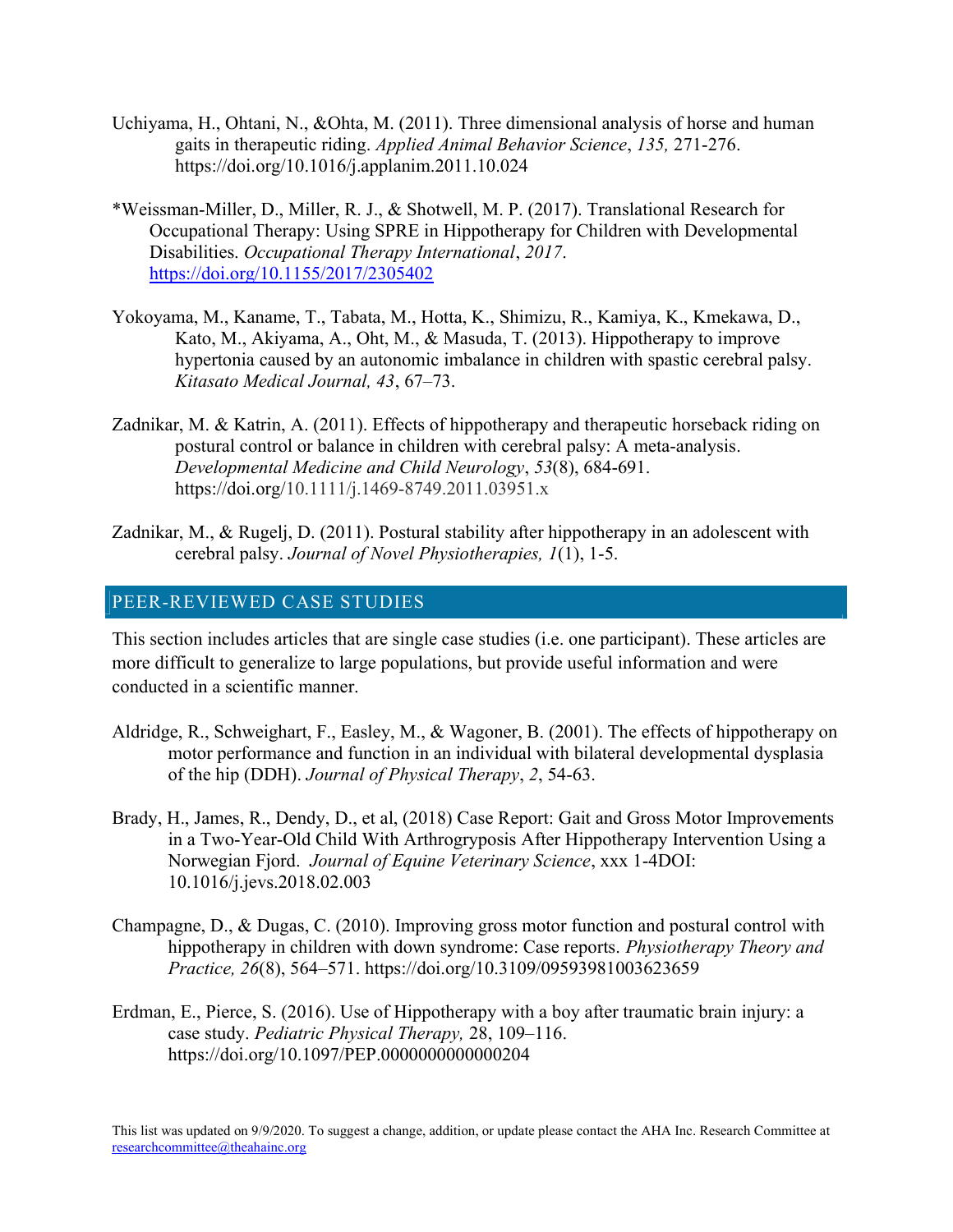- Frank, A., McCloskey, S., Dole, R.L. (2001). Effect of hippotherapy on perceived selfcompetence and participation in a child with cerebral palsy. Pediatric Physical Therapy, 23(3), 301-308. https://doi.org/10.1097/PEP.0b013e318227caac
- Kulkarni-Lambore, S., McGuigan, A., Narula, N., Sepelak, K. (2001). Kinematic gait analysis of an individual with cerebral palsy before and after hippotherapy. Physical Therapy, 81(5), A40–A41.
- Osborne, M.B.A. (1998). Hippotherapy as an intervention modality for a patient with cerebellar dysfunction. *Physical Therapy Case Reports*, 1(1), 58-60.
- Rollandelli, P.S., & Dunst, C.J. (2003). Influences of hippotherapy on the motor and socialemotional behavior of young children with disabilities. Bridges. Practice-Based Research Syntheses. Research and Training Center on Early Childhood Development. Puckett Institute. 2(1), 1-14.
- \*Schug, C. (2018). Use of Hippotherapy in a Pediatric Patient with Right Hemiplegia: A Case Report. Doctor of Physical Therapy Program Case Reports. https://ir.uiowa.edu/pt\_casereports/69
- Shurtleff, T.L., & Engsberg, J.R. (2012). Long-term effects of hippotherapy on one child with cerebral palsy: A research case study. British Journal of Occupational Therapy, 75(8), 359-66.
- Taylor, R. R., Kielhofner, G., Smith, C., Butler, S., Cahill, S. M., Ciukaj, M. D., & Gehman, M. (2009). Volitional change in children with autism: A single-case design study of the impact of hippotherapy on motivation. Occupational Therapy in Mental Health, 25, 192– 200. https://doi.org/10.1080/01642120902859287
- Wehofer, L., Goodson, N., & Shurtleff, T. L. (2013). Equine assisted activities and therapies: A case study of an older adult. Physical & Occupational Therapy in Geriatrics,  $31(1)$ ,  $71-$ 87. https://doi.org/10.3109/02703181.2013.766916

# ARTICLES & BOOK CHAPTERS

These studies or articles were published in non-peer reviewed magazines or as chapters of a book, which collected early clinical observations. The information provided is not always what is supported by clinical trials/evidence.

- Baker, E. (1997). A comparison of change in flexible kyphosis pre- and post-hippotherapy-a research approach. In: Engel B. Therapeutic Riding II Strategies for Rehabilitation (283- 286). Durango, CO.
- Baker, S. (2015). Emerging practice areas: Occupational therapy and hippotherapy. Connections, 12(5), 14–15.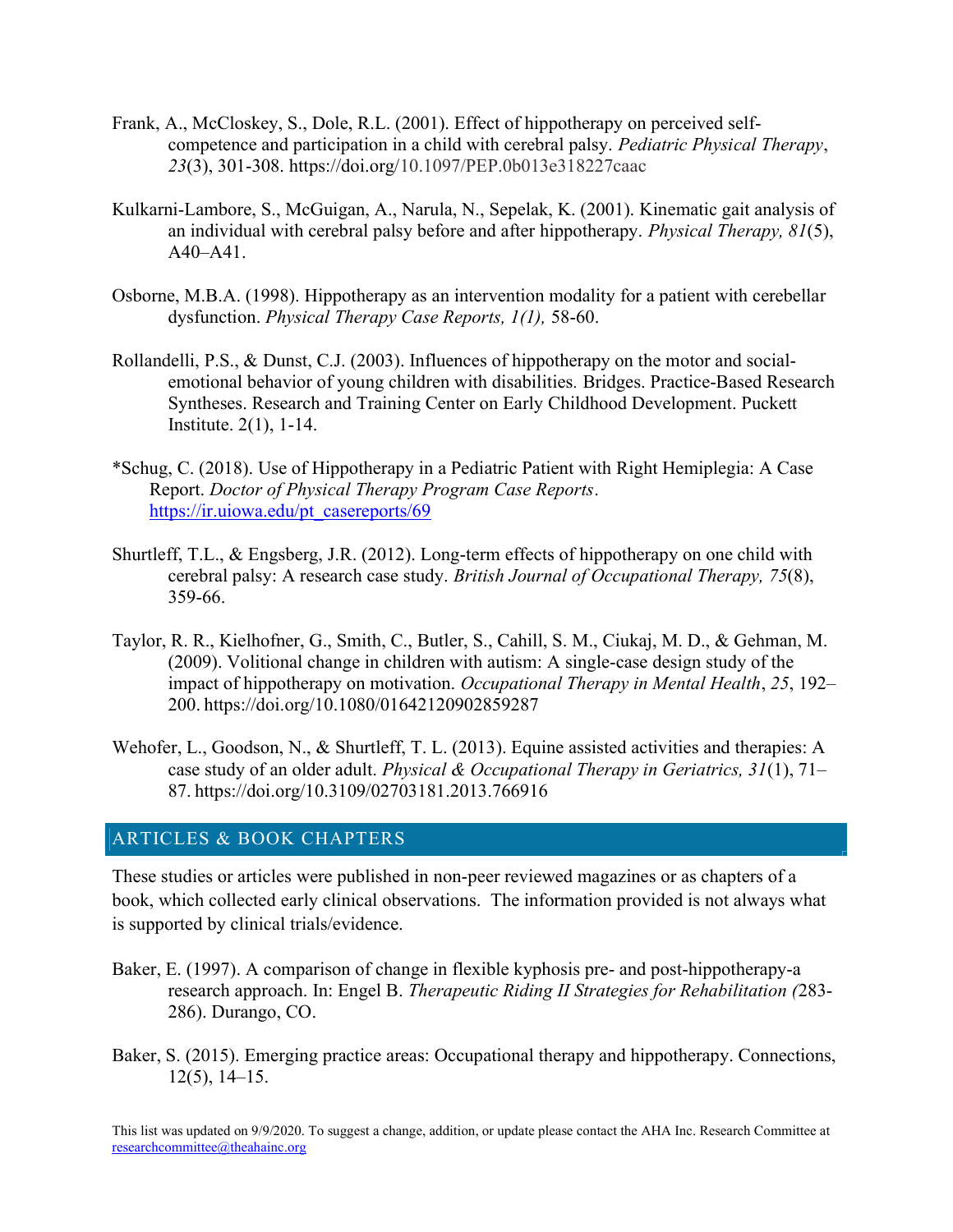- Byam, E., & Simmons, D. (2005). Environment and occupation in hippotherapy. OT Practice,  $10(7)$ , 13-8.
- Dismuke-Blakely, R. (1984). Rehabilitative horseback riding for children with language disorders. The Pet Connection, 31-140.
- Cantu, C.O. (2005). Hippotherapy: Facilitating occupational performance. Exceptional Parent, 35(3), 51-3.
- Cerquozzi, C., Cerquozzi, E., Darragh, A., & Miller-Kuhaneck, H. (2007). An exploratory survey of occupational therapists' role in hippotherapy. American Occupational Therapy Association's Developmental Disabilities Special Interest Section Quarterly, 30(3), 1–4.
- Ciesla, A. (2007). The Characteristic of horses used in hippotherapy in selected horse therapy centres in Poland. Acta Scientiarum Polonorum Zootechnica, 6(1), 3–14.
- Cohen, B. (1992). Therapy is the key word in equine treatment. Advance: The Physical Therapy Weekly, 8(8), 48.
- DeGutis, D.L. (2003). Hippotherapy aids children with sensory and motor issues. Exceptional Parent, 33(11), 55-7.
- Ellis, J. (1995). Texas physical therapist volunteers at circle-t therapeutic riding center: Hippotherapy provides children with physical, psychological benefits. Physical Therapy Bulletin, 12: 6-7.
- Fox, J., & Peterson, B. (1997). Enduring effect of hippotherapy on passive hip abduction in children with spastic cerebral palsy. In: Engel, B. Rehabilitation with the Aid of a Horse: A Collection of Studies (277-296). Durango, CO.
- Gewartz, R. (2003). The use of sensory integration in equine-assisted therapy: An occupational therapy perspective. Occupational Therapy Now, 5(1), 8-10.
- Hansen, K. (1997). A group case study: Hippotherapy as a means of improving gross motor function in children with cerebral palsy. In: Engel, B. Rehabilitation with the Aid of a Horse: A Collection of Studies (233-240). Durango, CO.
- Heine, B. (1997). Introduction to hippotherapy. Strides 3(2), 10-13.
- Heine, B., & Benjamin, J. (2000). Introduction to hippotherapy. Advance: The Physical Therapy Weekly, 11(13), 11-13.
- \*Hill, E. (2020). Animals as intervention: How schools are making use of animals as part of their educational provision. [Other, University of Essex & Tavistock and Portman NHS Trust]. http://repository.essex.ac.uk/28615/